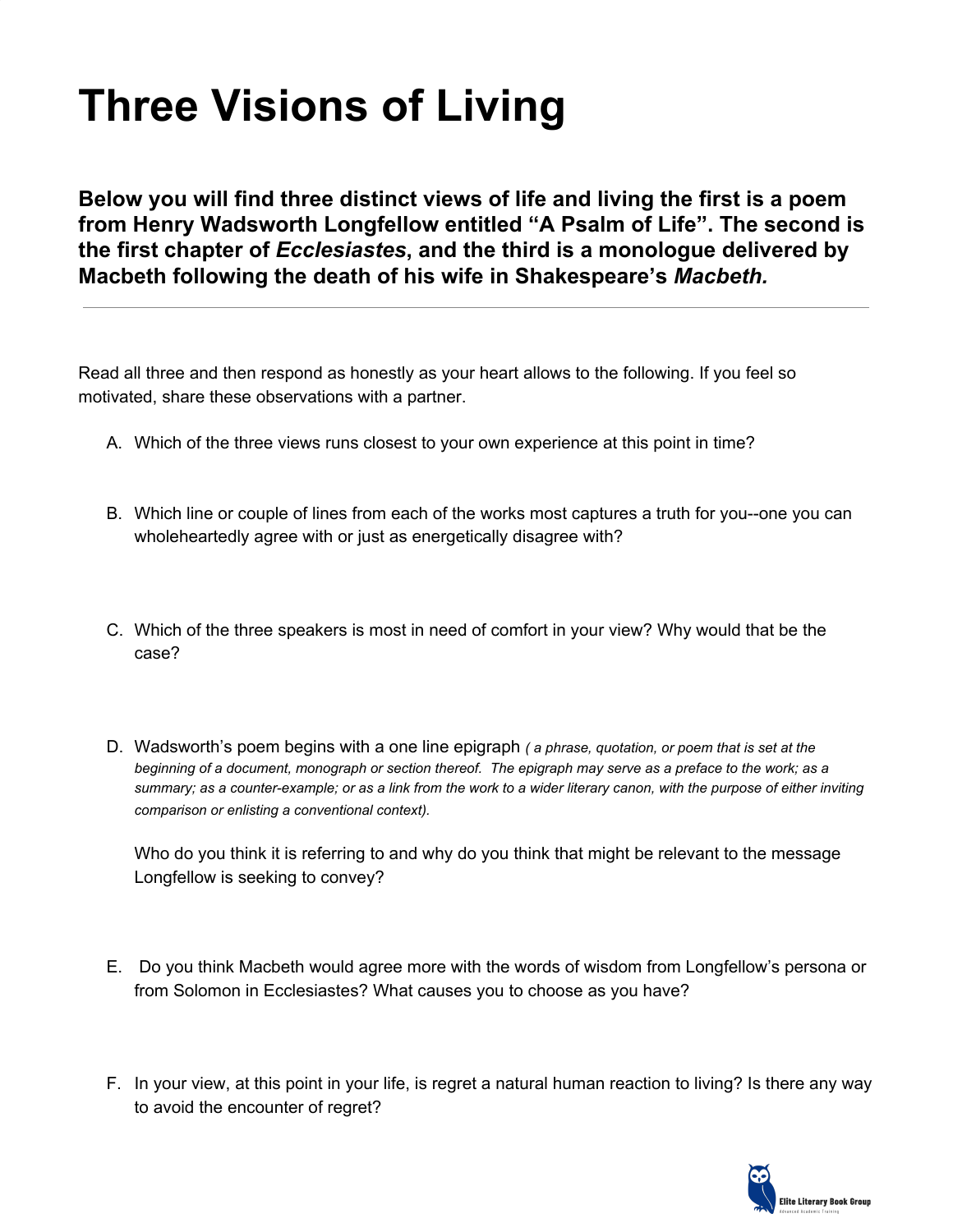## **A Psalm of Life**

BY HENRY WADSWORTH LONGFELLOW

#### *What The Heart Of The Young Man Said To The Psalmist.*

Tell me not, in mournful numbers, Life is but an empty dream! For the soul is dead that slumbers, And things are not what they seem.

Life is real! Life is earnest! And the grave is not its goal; Dust thou art, to dust returnest, Was not spoken of the soul.

Not enjoyment, and not sorrow, Is our destined end or way; But to act, that each to-morrow Find us farther than to-day.

Art is long, and Time is fleeting, And our hearts, though stout and brave, Still, like muffled drums, are beating Funeral marches to the grave.

In the world's broad field of battle, In the bivouac of Life, Be not like dumb, driven cattle! Be a hero in the strife!

Trust no Future, howe'er pleasant! Let the dead Past bury its dead! Act,— act in the living Present! Heart within, and God o'erhead!

Lives of great men all remind us We can make our lives sublime, And, departing, leave behind us Footprints on the sands of time;

Footprints, that perhaps another, Sailing o'er life's solemn main, A forlorn and shipwrecked brother, Seeing, shall take heart again.

Let us, then, be up and doing, With a heart for any fate; Still achieving, still pursuing, Learn to labor and to wait.

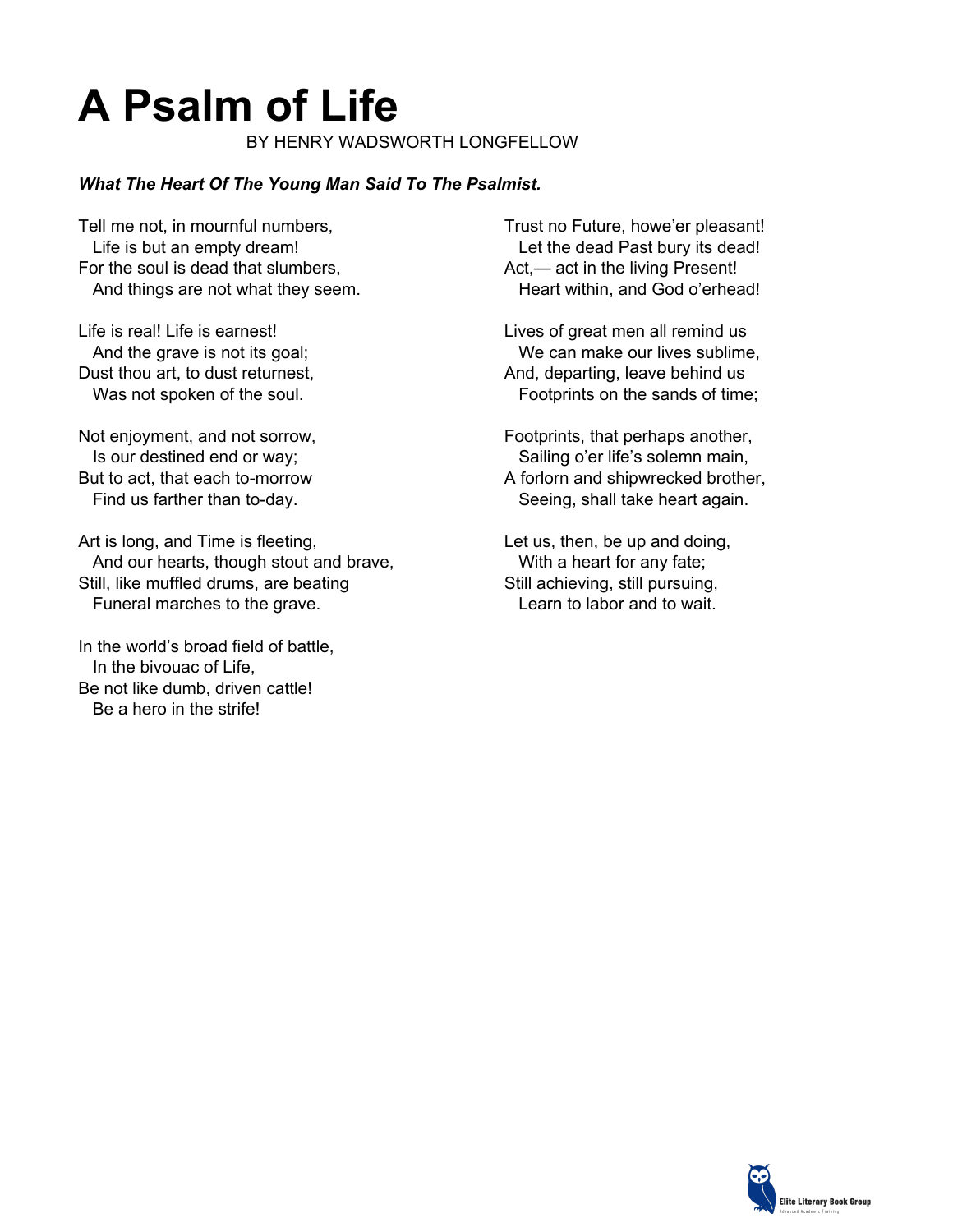### **Ecclesiastes 1**

King James Version (KJV)

**1** The words of the Preacher, the son of David, king in Jerusalem.

**2** Vanity of vanities, saith the Preacher, vanity of vanities; all is vanity.

**3** What profit hath a man of all his labour which he taketh under the sun?

**4** One generation passeth away, and another generation cometh: but the earth abideth forever.

**5** The sun also ariseth, and the sun goeth down, and hasteth to his place where he arose.

**6** The wind goeth toward the south, and turneth about unto the north; it whirleth about continually, and the wind returneth again according to his circuits.

**7** All the rivers run into the sea; yet the sea is not full; unto the place from whence the rivers come, thither they return again.

**8** All things are full of labour; man cannot utter it: the eye is not satisfied with seeing, nor the ear filled with hearing.

**9** The thing that hath been, it is that which shall be; and that which is done is that which shall be done: and there is no new thing under the sun.

**10** Is there any thing whereof it may be said, See, this is new? it hath been already of old time, which was before us.

**11** There is no remembrance of former things; neither shall there be any remembrance of things that are to come with those that shall come after.

**12** I the Preacher was king over Israel in Jerusalem.

**13** And I gave my heart to seek and search out by wisdom concerning all things that are done under heaven: this sore travail hath God given to the sons of man to be exercised therewith.

**14** I have seen all the works that are done under the sun; and, behold, all is vanity and vexation of spirit.

**15** That which is crooked cannot be made straight: and that which is wanting cannot be numbered.

**16** I communed with mine own heart, saying, Lo, I am come to great estate, and have gotten more wisdom than all they that have been before me in Jerusalem: yea, my heart had great experience of wisdom and knowledge.

**17** And I gave my heart to know wisdom, and to know madness and folly: I perceived that this also is vexation of spirit.

**18** For in much wisdom is much grief: and he that increaseth knowledge increaseth sorrow.